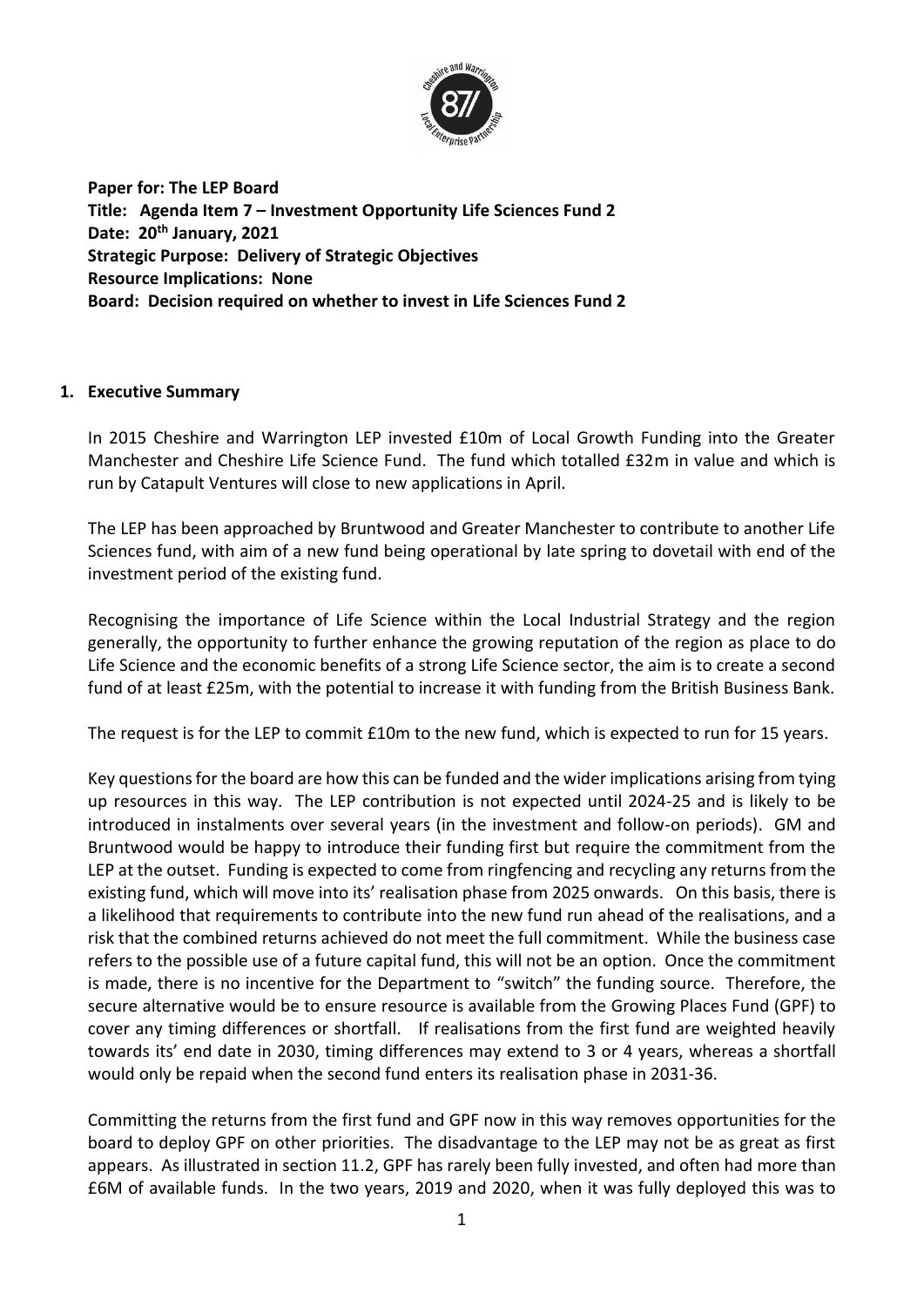

support investments in EZ, since redeemed by the EZ loans. Looking ahead, Cheshire East Council is making budget provision for investment in the Growth Corridor. This makes it less likely we will need to revert to GPF for investment in the Growth Corridor in the foreseeable future. In addition, GPF will remain available in the short term, though only for loans repayable by 2023-24.

Beyond that, all the GPF may be required for 3-4 years until the realisations in the first fund materialise. In the worst case, there is a risk that first fund may yield very little or nothing. That said, it is hoped, and can reasonably be expected, the existing fund investments will begin realisations from 2025 to avoid an unmanageable number of exit transactions in the final year or two of the fund which, in turn, should reduce the full commitment on GPF to a shorter period.

# **2. Recommendations / Actions / Decisions Required:**

# **The Board is asked to:**

- Review the contents of the Business Case and the evaluation described in this paper.
- The recommendation is that we proceed with this investment, on the grounds that there is a reasonable prospect of 50% of the funding being achieved by the liquidation of the first Life Sciences Fund. Taken in isolation, the project has sufficient merit to recommend it, but the executive is drawing the board directors' attention to the two key considerations:
	- $\circ$  The proposed funding sources are not guaranteed and, if they do not materialise as expected, may require the use of, in a worst case, the entire available balance of the GPF.
	- o Unless other funding comes forward, the commitment could significantly reduce the Board's opportunities to finance other investments or sectors for several years. In the short-term commitment to Life Sciences 2 will constrain any other use of GPF until liquidation proceeds of the first fund are clearer.
- If approved, to authorise the LEP executive to complete the establishment of a new partnership and fund agreements in conjunction with Greater Manchester and Bruntwood and commit £10m of LEP funding and £20k of revenue funding to meet the legal and procurement costs of establishing a new fund. Also, to delegate signing of any associated legal agreements to the Chair and Deputy Chair of the LEP.

## **3. Background**

The Greater Manchester and Cheshire Life Science fund was launched in October 2015. Catapult Ventures were appointed fund managers. The fund followed on from a £25m North West biomedical fund run Spark Ventures and funded through the North West Fund. The fund was the first sector specific regional fund of its type. This fund set the early foundations for establishing the North West as place to do bio-medical investments, where investments usually restricted to Oxford, Cambridge and London.

The fund was significantly over-subscribed and was awarded an additional £5m of funding. This fund exceeded all its KPIs in terms of investments made and jobs created. The success of the fund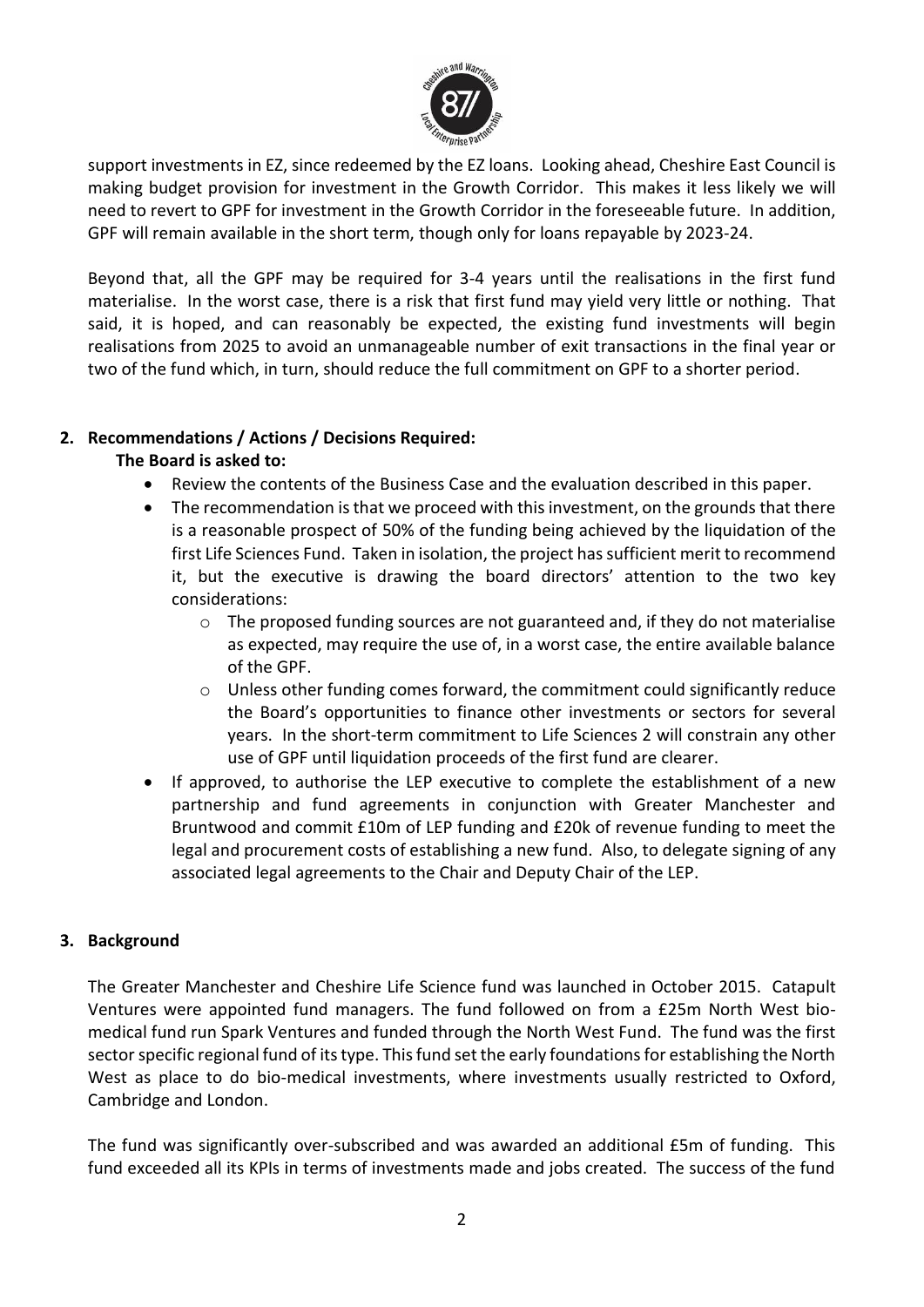

in financial terms is still being measured, but one investment for instance did recently list on the AIM stock exchange.

The Greater Manchester and Cheshire Life Science fund was established with contributions from the following partners:

| Cheshire and Warrington LEP   | £10m |
|-------------------------------|------|
| <b>Greater Manchester CA</b>  | £10m |
| <b>Cheshire East BC</b>       | £5m  |
| <b>Alderley Park Holdings</b> | £5m  |
| Private investors             | f1m  |
| <b>Total</b>                  | £31m |

This fund has seen significant demand showing that there clearly is a gap in the market which is not being met by banks or institutional investors. Evidence from fund managers in the region is that this gap has widened further as the result of the pandemic.

The fund has been successful so far in attracting proposals and private match on investments made. The fund has invested £20.3m into 33 companies to date and is expected to make up to five more investments before the end of April. The remaining funding will be used to make follow on investments. The fund is at the early stage of its investment cycle, so returns are not expected for a number of years, but there are some very promising investments. One for instance is valued at £5m, 2.5x what was invested. The overall portfolio is currently valued at 107% of costs and has secured a total of £32m of private sector match at an investment level.

## **4. Scheme Proposal**

The proposal is for CWLEP to invest £10m into a new fund, which the business case assumes will be made up of £5m of expected returns from the existing fund and £5m of new funding. The merits of these assumptions are evaluated in the financial case. There are risks and to mitigate the funding risks, the proposal includes using the Growing Places Fund to underwrite the investment commitment.

The funding would not be needed for approximately four years as Bruntwood and GMCA have said they would be happy for their funding to be drawn first. Without this arrangement, the LEP would find it challenging to cashflow its investment. However, commitment to the fund is required at the outset in order for the fund management procurement documents to be drafted and issued as soon as all the necessary approvals are in place.

## **5. Objectives**

The objectives of the project are to:

• Promote Alderley Park and Manchester Science Park/Oxford Road Corridor as key Life Sciences hubs for the region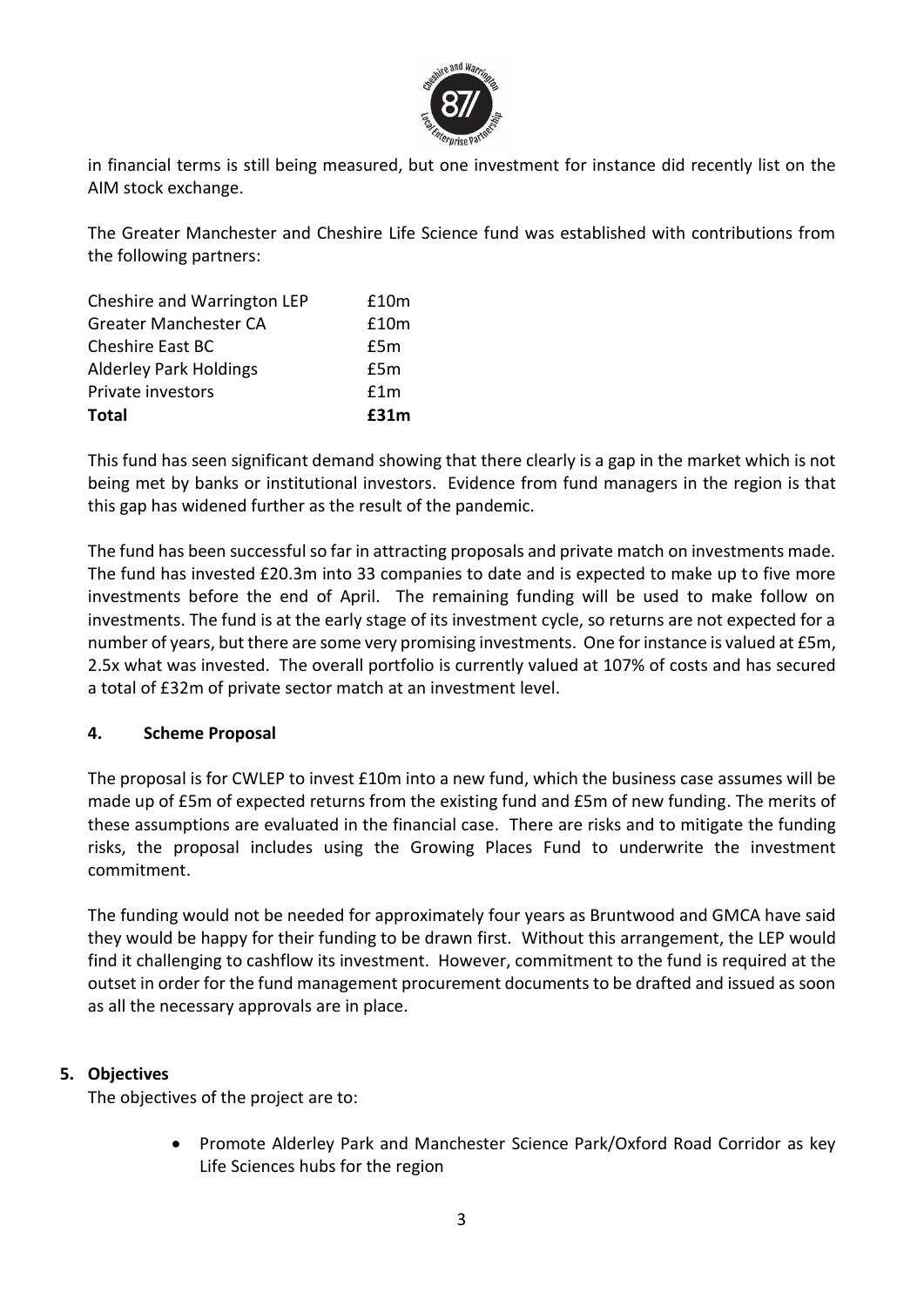

- Attract and retain Life Sciences companies in the region, contributing to the growth of this key sector both in terms of jobs and GVA
- Provide a specialist, regional Life Sciences VCT that can provide funding from seed through to Series A.
- Increase the size of the Fund to over £50m through the attraction of fund level private sector leverage (NB. Public sector pension funds are generally considered as private sector given their independent governance and operational models).

## **6. Strategic Case**

The project has many positive attributes. Notably, a strong strategic fit with the Draft Local Industrial Strategy and the Strategic Economic Plan at a local level while at a regional level it helps to support the Northern Powerhouse agenda and nationally fits with the UK Industrial Strategy. Life Sciences is one of the key sectors identified in the plans. The availability of funding for businesses located in, or to locate in, Cheshire and Warrington will support the growth of the developing cluster and continue to bring high value, high productivity jobs to the sub-region. Choosing not to invest in this opportunity might be perceived as a lack of commitment to the plans which may have political ramifications.

It would help drive income levels to the EZ as more businesses decided to locate at AP to make use of the facilities and it would complement facilities at Manchester, Liverpool and Daresbury, helping to firmly cement the reputation of the North West as a place to make bio-medical investments.

Concentrating on helping small to medium sized businesses (SMEs) would enable more products and services to be bought to market, creating jobs not just within those businesses but within the supply chain.

The fund would help address market failure as banks are generally unwilling to lend at the small end of the market. This has been borne out by the substantial over-subscription of the current fund.

Investment in the fund is, however, not straightforward. There are strategic and financial risks. The scale of the investment would commit virtually all the funds available or potentially available to the LEP, leaving little scope to invest in projects in other equally deserving key sectors, for a significant period of time. Opportunities in these sectors are not currently identified and may not materialise. Nevertheless, once committed to the Life Sciences Fund, unless other sources of funding become available to the LEP, we have significantly reduced financial capacity to support them.

Assumptions have also been made that the investment needed can be funded from a combination of expected returns from the original Life Sciences Fund and new capital funds, e.g. the Shared Prosperity Fund, and if these fail to materialise when, or in the quantum, needed, the gaps can be bridged by using Growing Places Funding. This is discussed more fully in the Financial Case.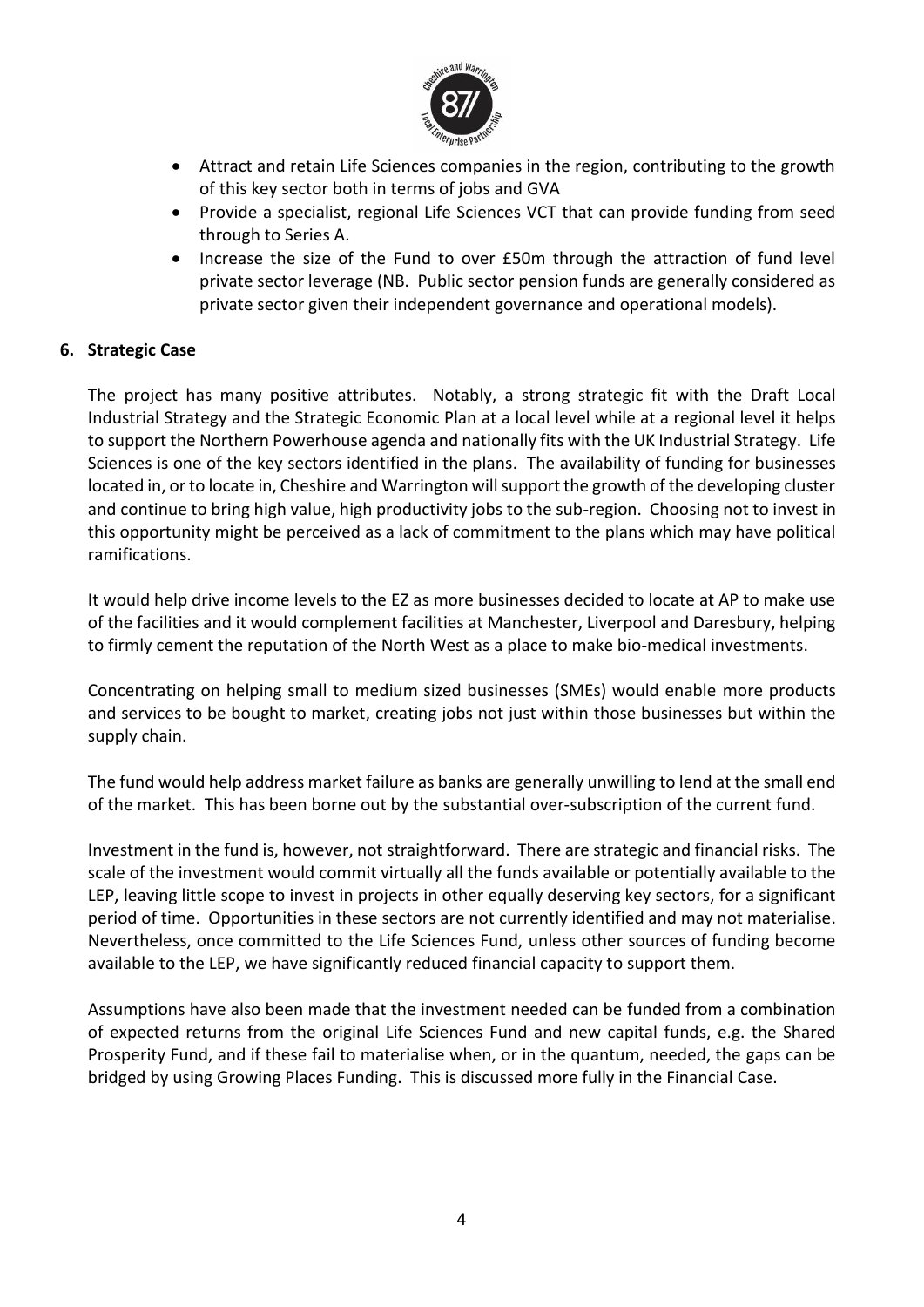

#### **7. Economic Case**

The options analysis is appropriate for the business case and considers whether the fund could be delivered at a different size and the implications of each.

The business case describes the benefits expected from this investment. We do not have alternative projects identified which can be used to make comparisons. It is therefore a judgement call on whether this would be the best use of the LEP's limited resources, or whether better outcomes could be achieved investing in another sector, unlocking development sites, or to allocate to further funding to programmes such as Accelerate.

However, the fund is expected to be generate the following outputs. There are based on the outputs achieved by the current fund. The level of outputs could be adjusted based on the investment criteria set, if a new fund was developed.

| <b>Output</b>                    |            |
|----------------------------------|------------|
| Jobs created                     | 997        |
| GVA                              | £65m       |
| Co Finance                       | E40m       |
| Private match (investment level) | £85m       |
| <b>Businesses supported</b>      | 81         |
| Increase in EZ income*           | $£704k$ pa |

\*based on number of businesses occupying space at AP that have received support through the existing fund.

There is a sound basis for the outputs estimated and the have been reviewed independently by an economist that felt they may be on the conservative side.

Based on the outputs above the BCR 3:1 showing excellent value for money. The project is also very likely to have supply chain benefits which have not been calculated as well as the reputational benefits of further enhancing the life science sector in the region.

#### **8. Commercial Case**

Investment funds are not unusual and there are many potential fund managers capable of operating the envisaged Life Sciences Fund. The experience of the first Life Sciences fund including aspects of the deal structure, performance management of the fund managers etc will improve the specification and contracting. The procurement of the project will be managed by GMCA's procurement team and will follow the government's Find a Tender processes (which replaces OJEU). It would be beneficial if the investing partners agreed to be represented and advised collectively by one set of legal advisors, thereby avoiding multiple negotiations with procurement and legal advisers if each acted independently.

The legal structure is expected to be similar, if not identical, in form to that of the current fund; each investing party (the LEP, Bruntwood and GMCA) becoming partners in a limited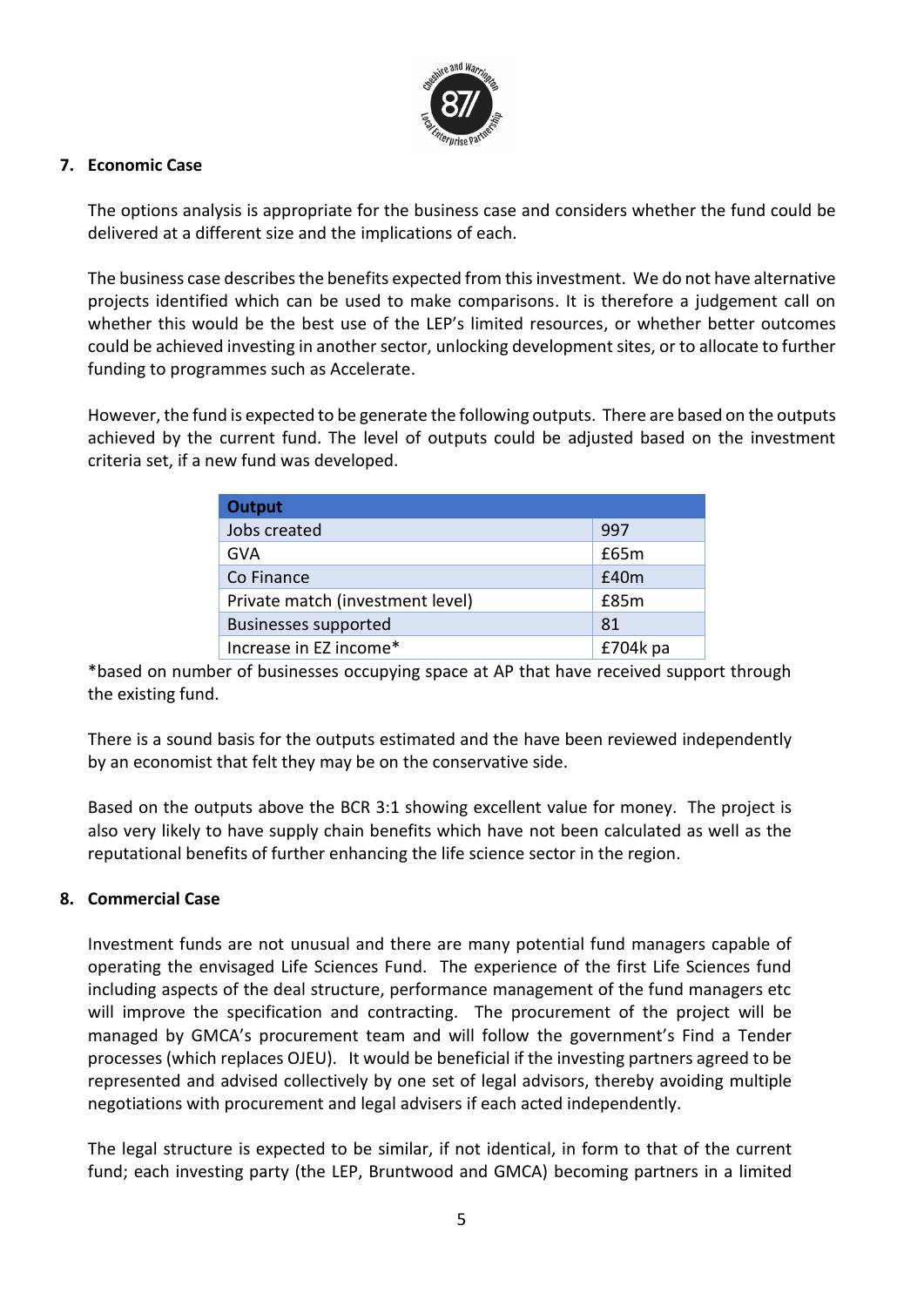

liability partnership. This means the LEP's share of the partnership would be included as an asset on the LEP's balance sheet.

#### **9. Financial Case**

Bruntwood and GMCA have confirmed that their funding is secured, but on the understanding that the minimum "workable" size of the fund is £25M and therefore subject to the LEP contributing £10M to a new fund. There is the potential to increase the size of the fund through funding from the British Business Bank, but this is far from secure. Cheshire East has confirmed that it is not able to commit to a new fund.

| Funder                       | Amount (£m) | <b>Status</b> |
|------------------------------|-------------|---------------|
| <b>GMCA</b>                  | £10         | Committed     |
| Bruntwood                    | £5          | Committed     |
| <b>CWLEP</b>                 | £10m        | uncommitted   |
| Sub total                    | £25m        |               |
| <b>British Business Bank</b> | £20m        | uncommitted   |
| <b>Total</b>                 | £50m        |               |

Proposed funding:

In order to meet the £10M requirement, assumptions have been made that the investment can be funded from a combination (£5M) of expected returns from the original Life Sciences Fund and (£5M) of new capital funds, e.g. the Shared Prosperity Fund, and if these fail to materialise when, or in the quantum, needed, the gaps can be bridged by using Growing Places Funding. These assumptions need to be examined closely.

The LEP's investment in the new fund is not expected to be needed until after GMAC and Bruntwood have invested, namely towards the end of the investment period of the new fund and therefore from, say, 2024-25. This is equal to year 9 of the original Life Sciences Fund, and slightly earlier than the planned realisation phase of the fund. While it is possible that the asset value of the LEP's share in the original fund will exceed £5M (i.e. half the value invested), it is also possible that realisations and withdrawal of the funds may not provide sufficient cash flow to meet the investment requirements to the new fund.

While new capital funds for local investment such as a Shared Prosperity Fund are expected from Government, there are no guarantees that LEPs will be the recipients or the channel through which such funds will be allocated, or that such funds could be used to repay temporary funding. Indeed, if the commitment has already been made to the fund, there is little incentive to Government to replace it with a subsequent allocation.

Given the inherent risks in the availability of funds from the proposed sources, mitigation will need to be provided by "earmarking" GPF funds for deployment into the Life Sciences fund from 2024-25 onwards. Given the committed value to the new fund, the earmarked amount, would be the entire balance of GPF (see Appendix 11.2). Any use of GPF to bridge or fund the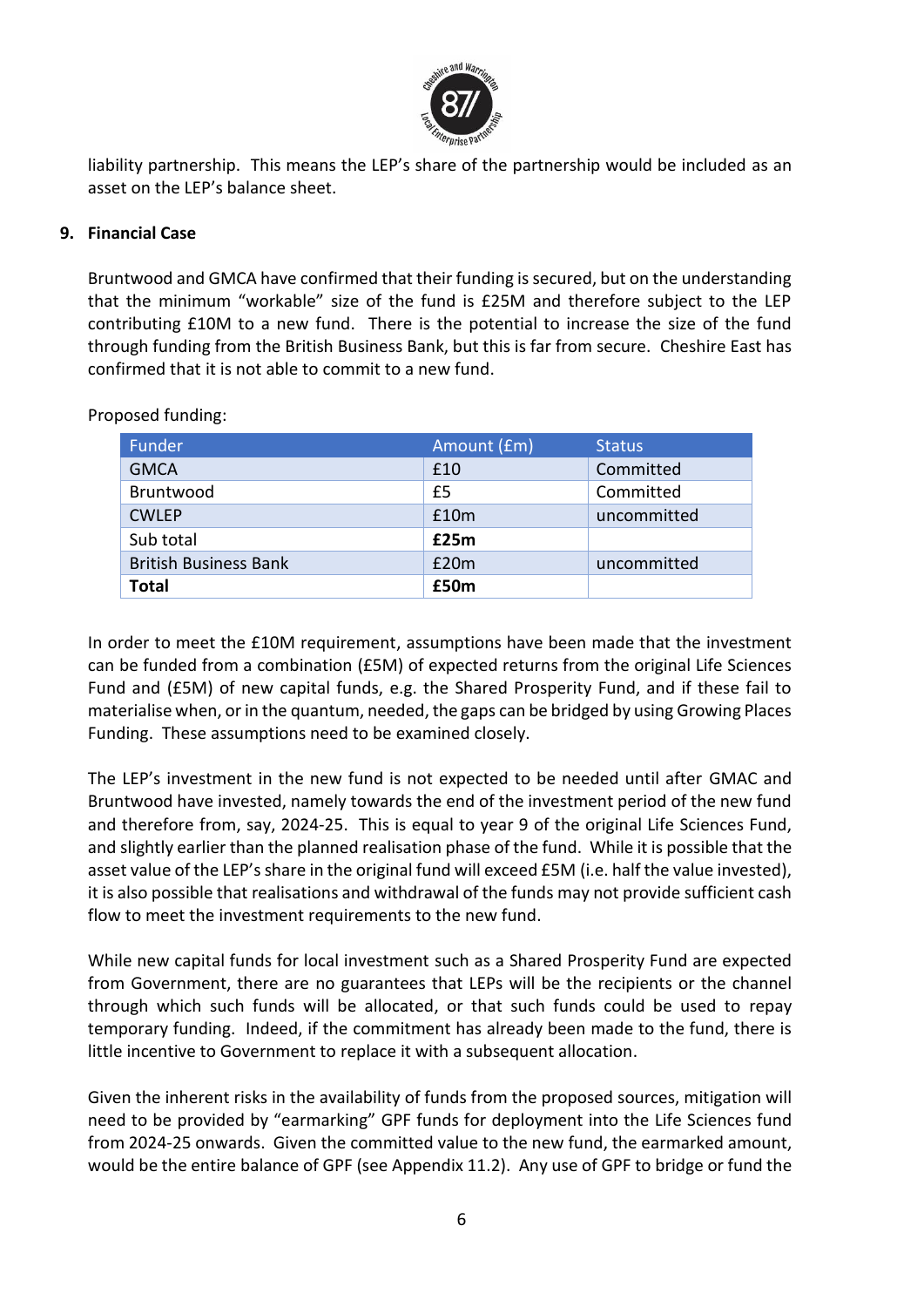

Life Sciences commitment should initially be considered a loan to the LEP, not a grant, repayable when or if grants are received or from the realisation proceeds of the second fund.

GPF could therefore be used to fund other projects in the short term so long as it was repaid by 2023-24, but commitments beyond that should be avoided until the proposed funding becomes clearer and more secure.

#### **10. Management Case**

The management approach is appropriate for a fund of this size and nature. It is proposed that the management processes in place for the current fund are broadly replicated for this fund. The current structure is that a fund management company is appointed. They then report to their own Investment Committee to have investments approved.

The fund managers separately report to an Investment Advisory Panel which is chaired by an independent person, with representatives from each of the partners. The onus is on the IAP to have sufficient skills to manage the performance of the fund manager.

The project timetable for establishment of a new fund has been updated from the Business case and while challenging is achievable, if the LEP is able to confirm its commitment.

| <b>Milestone</b>                        | <b>Start date</b> | <b>Finish Date</b> |
|-----------------------------------------|-------------------|--------------------|
| <b>LEP Board Approval</b>               |                   | January 2021       |
| Performance and Investment ratification |                   | February 2021      |
| <b>Contributions of partners agreed</b> |                   | January 2021       |
| <b>Draft Invitation to tender</b>       | December          | January 2021       |
| <b>Draft LPA and FMA</b>                | December          | January 2021       |
| <b>Establish New LLP</b>                |                   | February 2021      |
| <b>Tender Period</b>                    | February          | <b>March 2021</b>  |
| Appoint new fund manager                |                   | April 2021         |
| Launch new fund                         |                   | May 2021           |
| <b>Investment Period</b>                | May 2021          | May 2026           |

A risk register has been included and is appropriate for this stage of the project and draws on the lessons learnt from the first fund.

#### **11. Appendices**

- **11.1. Final Business Case (attached)**
- **11.2. Background of Growing Places Funding (GPF)**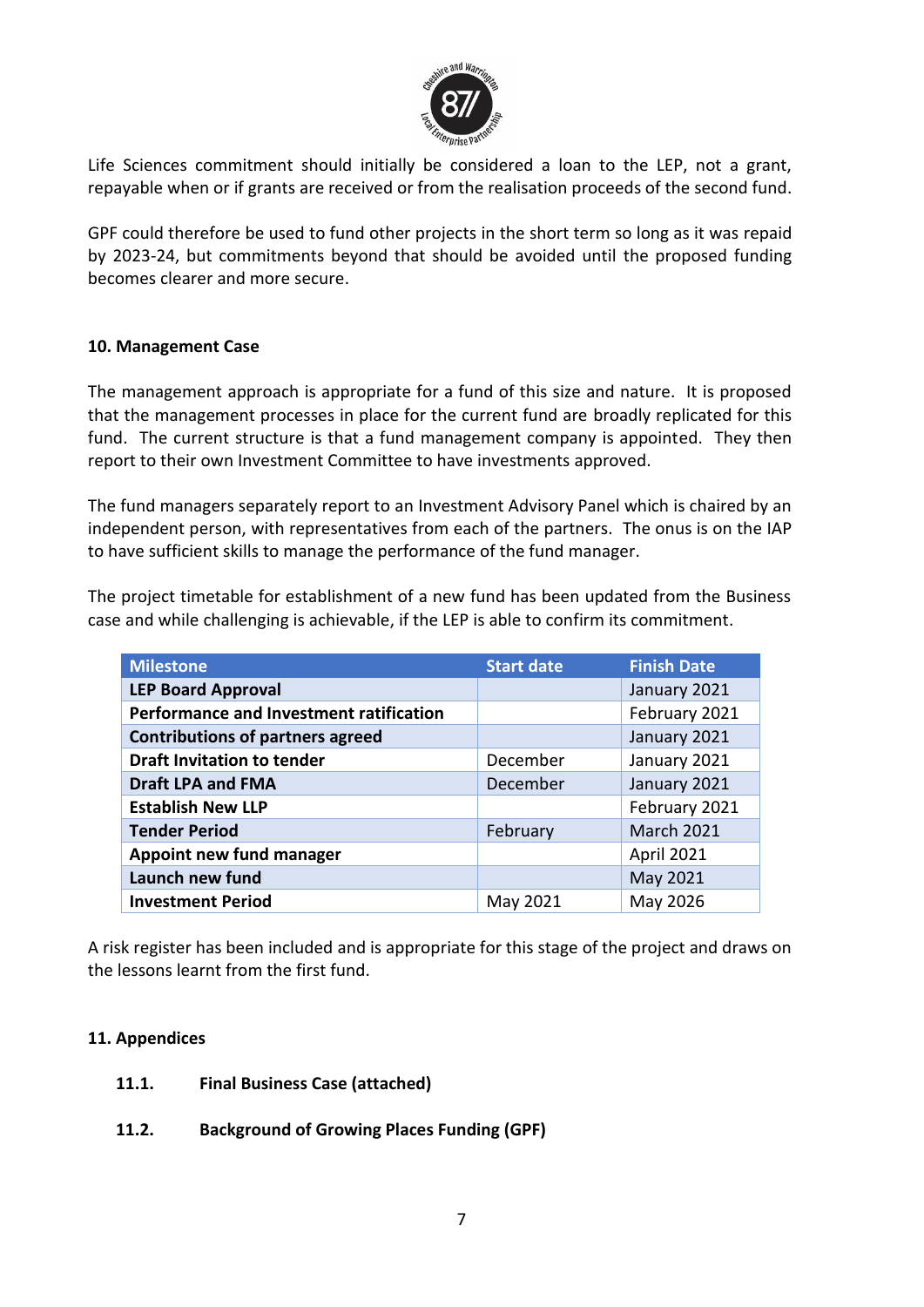

GPF was first awarded to the LEP in 2012. Over the years, there have been a total 19 applications to the fund (including EZ) requesting a total of £31m, and the amount lent, due to the revolving nature of the fund has reached £19m. In the first two years four loans were made totalling £6.26m which were used to facilitate three new housing developments and the infrastructure works at Omega. A further investment was then made in Cheshire Green Employment Park in 2017. However, there have been times where the LEP held a significant balance for a number of years and come under pressure from BEIS to utilise the funding. All recent loans have been into Enterprise Zone (EZ) investments which are due to be repaid by drawing on the EZ loan facility.

In 2020-21, GPF has been used or committed as grant, permanently reducing the fund, to support business case development and the Business Restructuring grants programme.

The current balance of GPF is £0. Repayment of the EZ loans is expected to be complete in 2021-22 and the Cheshire Green Loan is due to be fully repaid by September 2022. It may be repaid earlier as interest continues to be strong in the site (The loan is repaid out of the proceeds of the sale of plots).

The graph illustrates the utilisation of GPF over the years.